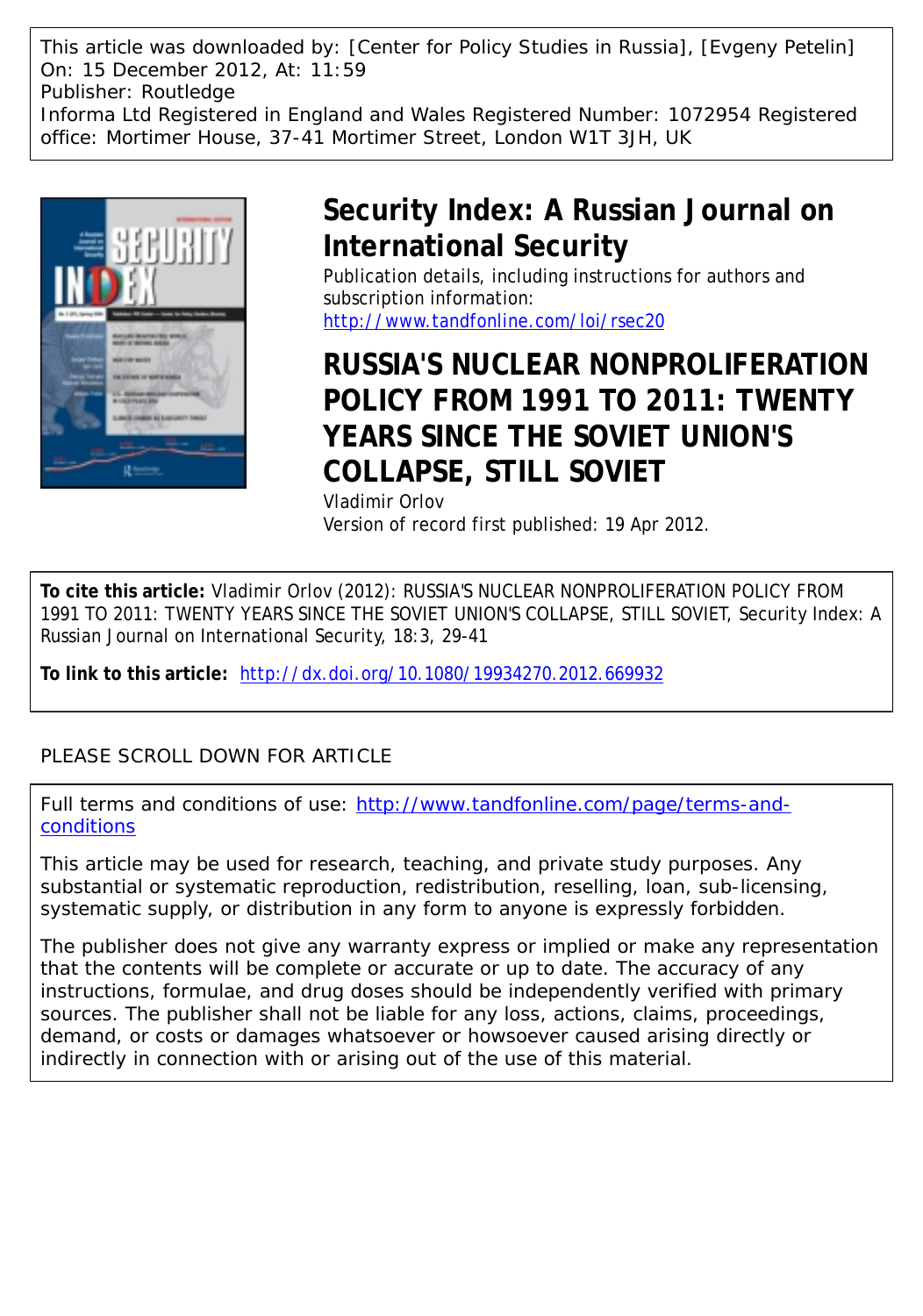



Vladimir Orlov

RUSSIA'S NUCLEAR NONPROLIFERATION POLICY FROM 1991 TO 2011: TWENTY YEARS SINCE THE SOVIET UNION'S COLLAPSE, STILL SOVIET<sup>1</sup>

On December 25, 1991 Mikhail Gorbachev handed over the ''nuclear briefcase'' to Boris Yeltsin. Eighteen months after the formal declaration of Russian state sovereignty and six months after his election as Russian president, Yeltsin found himself in possession of the symbolic key to the Russian nuclear arsenal.

## THE ONLY TRUMP CARD

Downloaded by [Center for Policy Studies in Russia], [Evgeny Petelin] at 11:59 15 December 2012

Downloaded by [Center for Policy Studies in Russia], [Evgeny Petelin] at 11:59 15 December 2012

But it took Russia another painful six months finally to confirm its status as the legitimate successor of the Soviet Union in all areas related to nuclear weapons. The country then spent not months but long years trying to figure out what kind of inheritance it had received and what to do about it.

The choices facing Russia were stark. It could choose the path of a young nihilist, spitting on the grave of its forebears, renouncing the old ways and rejecting its inheritance as an unwanted burden. Alternatively, it could become the guardian of old traditions and put its inheritance into a savings account in the hope of earning handsome interest.

The drama of that choice was all the more poignant for the fact that the inheritor was also the lead actor on a limelight-flooded stage, facing the cold gazes of a critical audience. That audience was diverse. It included VIP members with keys to the ''Nuclear Club.'' There were important guests with no such keys, but with a lot to win depending on the outcome of the drama. There were also those who held a purely academic interest in nuclear matters—but who really wanted to know whether the inheritor would prove strong enough for his new role, or turn into merely a supporting actor. Finally, there were other inheritors—but they came after Russia in the line of succession, and therefore lacked VIP status.

Amid the hasty change of backdrop, with the sickle-and-hammer being replaced by a two-headed eagle, the actor-inheritor had just enough time for a quick improvisation. On top of that he also had to keep it straight in his head that his mission on the stage was two-fold. On the one hand, he had to do some proper acting for the benefit of the audience; some applause would be nice, but he would settle for simply not being booed off the stage. But on the other hand, he also had to do some things for real, for himself, based on his own interests, and not those of the audience.

Looking back from the vantage point of today's Russia at the events of 20 years ago, those improvisations look like a series of nave and sometimes outright dangerous U-turns and gyrations (see Figure 1 and Figure 2). There was perhaps a modicum of high-minded romanticism in those gyrations—but there was a lot more humiliating helplessness and indecision.

The coming of age, for lack of a better term, of the Russian nuclear nonproliferation policy has been an accurate reflection of Russia's evolving foreign and defense strategy—which is of course quite natural. That policy has gone through periods of excessive humility and unwarranted overconfidence—but it has always been full of ''paper tigers'' and empty posturing. In contrast,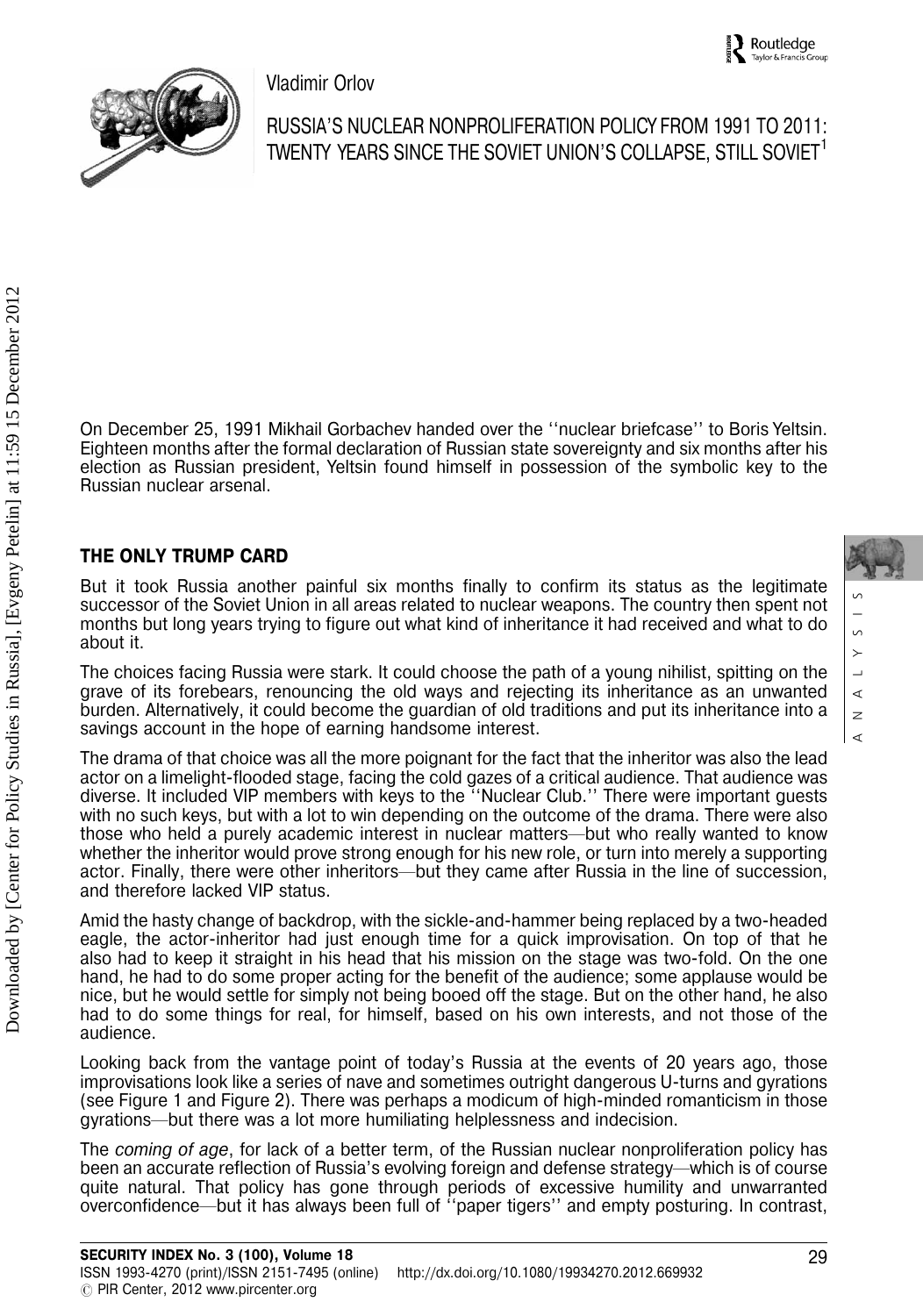the Russian policy on nuclear nonproliferation has always been based on one solid and undeniable fact: Russia still remains the owner of a large nuclear arsenal, and that arsenal could well be its only real claim to being a great power. Indeed, in some periods nuclear weapons were Russia's last remaining trump card, its only real strength when all its other strengths were left only on paper.

Even during the most difficult periods for Russia's fledgling statehood that strength has always enabled Moscow to pursue a more solid, steady, and predictable policy on nuclear nonproliferation and arms control than the Russian foreign and defense policy as a whole.

Continuity has been the motto of Russia's nuclear nonproliferation policy since the very early days of the Yeltsin presidency. The country came under all sorts of external pressures, especially in the first five years after the break-up of the Soviet Union. But Russia's statements and especially its actions in the area of nuclear nonproliferation have always adhered to that principle of continuity—even though they certainly have not been completely unaffected by the aforementioned pressures. In other words, the Kremlin has stuck to the traditional Soviet course on nonproliferation. And when I say ''traditional Soviet course,'' I definitely don't mean the policies of the late Gorbachev period. The grand ideas of achieving a nuclear zero by 2000 (or by some other arbitrary date) found very little traction in Moscow after Gorbachev's exit.

## ASSETS AND LIABILITIES OF NUCLEAR WEAPONS

President Yeltsin and his first administration quickly decided that Russia's nuclear arsenal was definitely a major asset and only a small liability in some respects. They never saw it as a burden. But how can that asset be used to earn dividends? This question quickly became a headache.

The full story of Russia acquiring real and complete control of its own nuclear weapons has yet to be told. That story is just as fascinating and just as ugly as any other Russian story of the early 1990s. The only difference is that the associated risks went far beyond the borders of the former Soviet Union.

Each of the 15 former Soviet republics conducted some nuclear activities or hosted nuclear weapons in Soviet times. Moscow was fully aware that if those weapons were to be left outside Russia for a long period, their security and safety would be very difficult to ensure. Tensions were fueled by reports in the US and Israeli media in early 1992, citing ''reliable intelligence sources,'' that Kazakhstan had allegedly sold one or two nuclear warheads to Iran.<sup>2</sup> It was clear that the rumors were groundless and politically motivated—but Moscow knew that quick action was needed to make sure that something of the sort never happens in real life.

I believe the most dramatic page in the whole saga was the removal to Russia, Ukraine, and Belarus of all tactical nuclear weapons (TNW) previously held in other Soviet republics. The move came when the Russian nuclear policy was still in its infancy. In fact, the Soviet generals made that clever pre-emptive step even before the break-up of the Soviet Union was finalized in official documents. Their foresight significantly reduced the threat of nuclear proliferation, which would have become

inevitable soon after the collapse of the USSR. Speaking in military parlance, the removal of TNW ''was effected in difficult operational circumstances caused by the increased activity of political groups, some of which appeared ready to use force in order to prevent that removal.

To give just one exam-

#### LEAFING THROUGH THE OLD PAGES

VLADIMIR BELOUS: High-precision weapons (HPW) are extremely costly, and nuclear weapons have much higher "effectiveness cost'' indices. Russia cannot afford mass production of HPW, even the R&D in this area is facing serious obstacles. This makes many military specialists think that the most effective and the least expensive way for Russia to compensate for the imbalance in HPW is to preserve an arsenal of tactical nuclear weapons.

''Tactical Nuclear Weapons in the New Geopolitical Situation'' Yaderny Kontrol, 1996, No 1, P. 12.

ple, the removal of TNW from Azerbaijan was prepared in absolute secrecy, and as a result the nuclear warheads were brought to a military airfield inside the republic without any incidents. But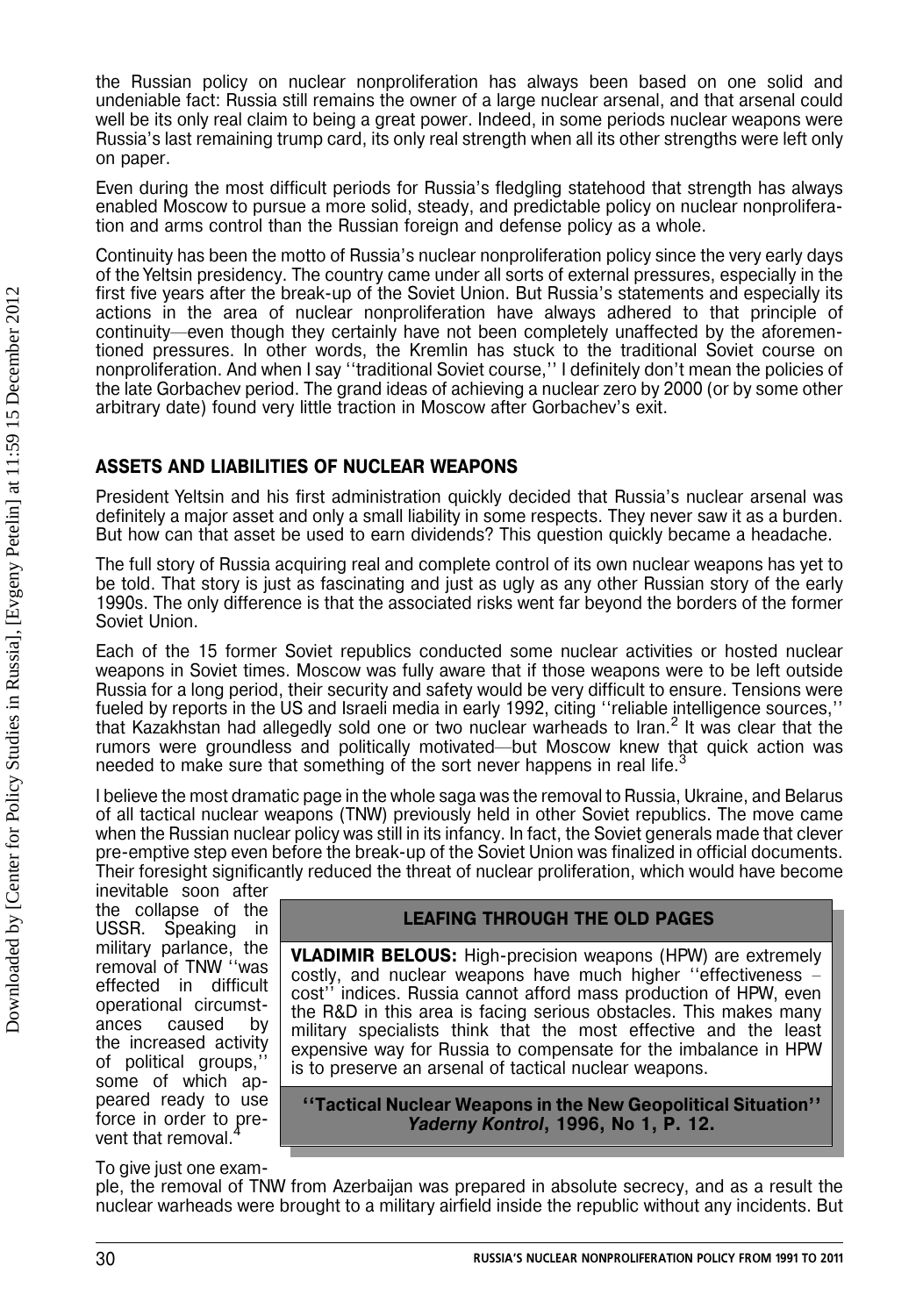the landing strip was blocked by a group of civilians from the nationalist People's Front; they tried to prevent the aircraft from taking off. The stand-off became so tense that the crews of several bomber aircraft carrying the nuclear weapons had to fire a few warning shots. Fortunately, those shots were enough to disperse the crowd; there were no casualties and the aircraft were able to take off.<sup>5</sup>

The main problem after the break-up of the Soviet Union was that apart from Russia itself, there were strategic nuclear weapons left in Ukraine, Belarus, and Kazakhstan. Suffice to say that the part of the Soviet nuclear arsenal stationed in Kazakhstan alone was bigger than the nuclear arsenals of Britain, France, and China put together.

At first, Russia did not seek to take control of all the Soviet strategic nuclear weapons—in any event, no declarations were made to that effect. On December 21, 1991, two weeks after the foundation of the CIS and on the day Kazakhstan joined the organization, the four countries signed the Alma-Ata agreement on joint nuclear weapons control measures. On December 30 in Minsk the countries also signed the Strategic Forces Agreement Between the CIS States, in which they recognized ''the need for a united command of the Strategic Forces and for the preservation of unified control over nuclear weapons.'' Article IV of the agreement reads that:

... until the full elimination of nuclear weapons, decisions regarding the use of nuclear weapons are made by the President of the Russian Federation, subject to approval by the heads of state of Belarus,<br>Kazakhstan and Ukraine, and after consultations with the other CIS members.<sup>6</sup>

In actual fact, however, the united strategic nuclear forces were left on paper. The very idea was probably a compromise which Russia had to accept at a difficult time immediately after the collapse of the former Soviet Union. To some extent the Kremlin was motivated by the desire to calm the Western capitals and make sure that the armed forces remain supportive or neutral during the dismantling of the Soviet Union; many generals were adamant that the nuclear arsenal should remain under a single command.

Nevertheless, a careful study of the Minsk agreements reveals how vague and flimsy they were. It was also quite obvious that Russia was the only former Soviet republic capable of maintaining the nuclear weapons in a combat-ready state, providing the necessary security and safety measures, retaining the highly skilled nuclear weapons specialists and paying them adequate wages. Besides, the idea of ''joint control'' of the former Soviet nuclear arsenal caused a lot of anxiety in the West, which wanted to know precisely who controlled the nuclear launch button.

On January 27, 1992 Yeltsin tried to seize the initiative and sent a detailed message to the secretary-general of the United Nations. He reiterated Russia's commitment to ''ensuring reliable and unified control of nuclear weapons, prevention of nuclear proliferation, and measures to preserve the core of the united armed forces under a unified command.'' For the first time Yeltsin confirmed that Russia would abide by the nuclear arms control treaties signed by the Soviet Union and that it would seek the elimination of nuclear weapons on the planet ''gradually and on a parity basis.''7

The situation was compounded by the absence of a properly functioning Defense Ministry in the newly independent Russian Federation. In the period from August 19 to September 9, 1991 Russia had no Defense Ministry but had a defense minister, Gen. Konstantin Kobets. That office was later abolished. The new Russian Cabinet formed in October-November 1991 did not include a defense minister either. That was a tactical ploy by Yeltsin to persuade Gorbachev that he was not trying to dismantle the Soviet Union. The option of setting up a Russian defense ministry was seen at the time as a provocative step which would spell the end of the USSR. Only on March 16, 1992 did Yeltsin sign a decree setting up the Russian Ministry of Defense and appointing himself as acting defense minister. On May 18 he handed over the job to Gen. Pavel Grachev.

In the spring and summer of 1992 bitter rivalry broke out between Gen. Grachev and Marshal Yevgeny Shaposhnikov, the former Soviet defense minister who was later appointed commander of the United Armed Forces of the CIS, an amorphous and powerless body. The hollowness of Shaposhnikov's title became especially obvious as more and more powers were being transferred to Gen. Grachev and the Russian Defense Ministry. By the autumn of 1992 Gen. Grachev was given one of the two ''nuclear briefcases.'' Shaposhnikov lost the other one in the spring of 1993. As a result, Moscow continued to wield full control of the former Soviet Union's strategic nuclear weapons, without any involvement of Minsk, Kiev, or Alma-Ata.

ANALYSIS

 $\circ$  $\rightarrow$  $\overline{\phantom{a}}$  $\prec$  $\overline{z}$  $\prec$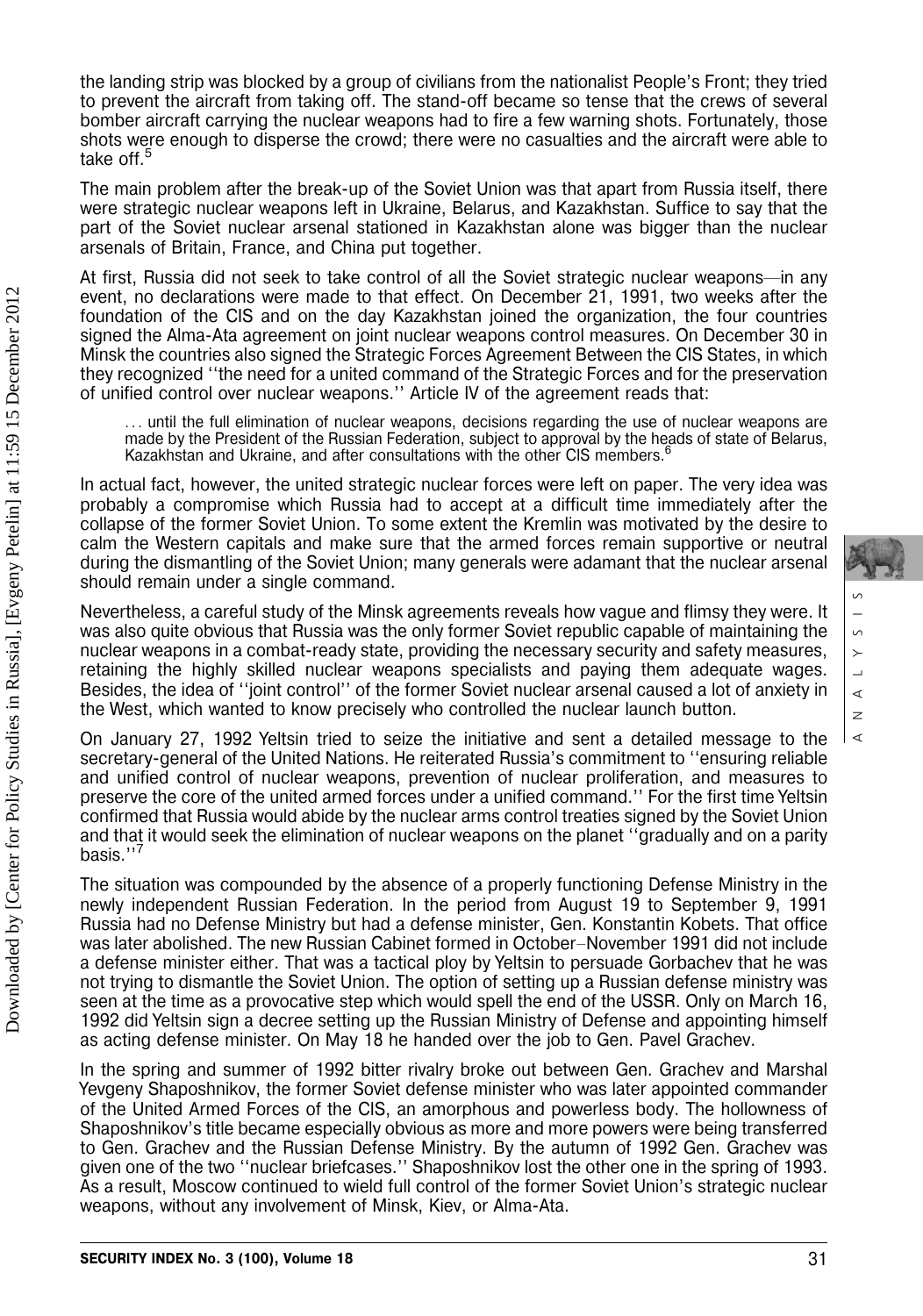On June 6, 1992 nine CIS states (Armenia, Belarus, Kazakhstan, Kyrgyzstan, Moldova, Tajikistan, Turkmenistan, Uzbekistan, and Ukraine) confirmed their support for Russia's participation in the Nuclear Non-Proliferation Treaty (NPT) as a nuclear weapon state and declared they were ready to join the treaty as non-nuclear weapon states. That was the day when Russia officially became the legitimate successor of the former Soviet Union's nuclear arsenal.

But it took Russia another two years to remove to its own territory all the strategic nuclear weapons stationed in Belarus, Kazakhstan, and Ukraine.

There were no problems with Belarus, and by late 1996 all nuclear weapons had been removed from Belarusian territory.

Kazakhstan was a slightly more complex case. Technologically the country was no less capable of producing nuclear weapons on its own that Ukraine, and certainly more so than Belarus. There was a brief but heated discussion in Alma-Ata as to whether Kazakhstan should declare itself a nuclear weapon state. But President Nursultan Nazarbayev quickly and ruthlessly put an end to that debate. His strategy was to turn his country into a shining beacon of movement towards a world free of nuclear weapons. All nuclear weapons were removed from Kazakh territory by the autumn of 1996.

Ukraine, however, was a very different matter. ''We must have a powerful deterrent against Russia's aggressive policies,'' prominent Ukrainian politician Serhiy Holovatyy told me in May 1993. ''Otherwise Ukraine will fare no better than Georgia, Moldova and Tajikistan, where Russia<br>is using imperial methods in pursuit of its vital interests.''<sup>8</sup> At that point a Ukrainian MFA official, Kostyantyn Hryshchenko (who is now serving as the Ukrainian foreign minister), joined our conversation: ''The obvious problem is that militarily, politically, and economically we cannot afford to keep nuclear weapons.'' These two opposing views informed the nuclear debate in Ukraine in 1992 and 1993.

Of course, the Ukrainian politicians who argued for keeping nuclear weapons were being more than a little disingenuous. Ukraine was bluffing; the true goal of its nuclear policy was to bolster its international standing as an independent state and, even more importantly, to secure generous economic aid from the West in return for surrendering the nuclear warheads stationed on Ukrainian territory to Russia.

In January 1994 the presidents of Russia, Ukraine, and the United States signed a tripartite statement in which Ukraine finally confirmed its non-nuclear status and committed itself to the pullout of all nuclear weapons to Russia. Kiev had essentially achieved all its foreign policy goals, including a commitment by Russia, undertaken in the same statement, to ''desist from economic coercion'' and ''respect the existing borders.''

The story of Ukraine parting with its nuclear weapons became a difficult lesson for Russia. Initially Moscow was confident that, one way or another, the issue would be resolved in a ''brotherly'' fashion, and without any meddling by outsiders. In the end, however, the Kremlin was forced to admit its inability to solve the problem without the United States. What is more, Washington was not merely a symbolic mediator; its participation was crucially important and perhaps even decisive for the success of the whole endeavor.

Be that as it may, Russia managed to secure the removal of all nuclear weapons from the former Soviet republic to its own territory. It did so peacefully, non-aggressively, and without any losses. But Moscow failed to compensate for its nuclear pullout from the former Soviet republics by taking any steps aimed at cementing nuclear energy or nuclear security cooperation with the CIS states. At that time the Kremlin argued that it had its own problems to sort out, and the former Soviet republics' problems were their own concern. Essentially Russia made the same foreign policy mistake which it also made in many other areas in the 1990s. In 1994 it turned down Kazakhstan's request to remove tens of kilos of enriched uranium from the Ulba Enrichment Plant. In 1998 it refused to remove more than four kilos of enriched uranium from Georgia. As a result, what should have been Russia's natural role fell to the United States. Washington also launched strategic programs with nuclear research centers and specialists in the CIS states. Russia chose to stand aloof, and lost its positions in the process. It soon realized its mistake and did what it could to limit the damage, but it was too late.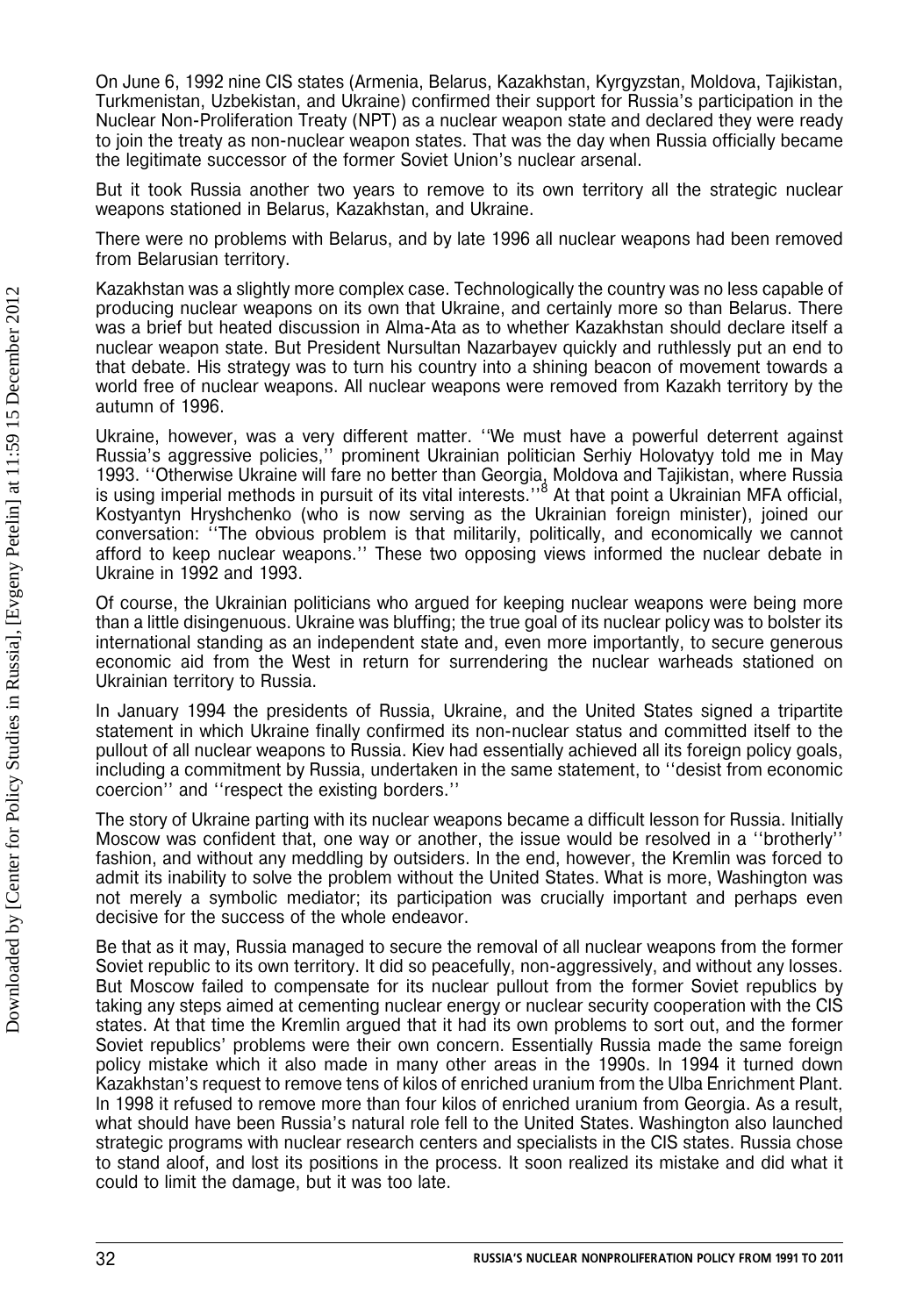#### CHALLENGES OF THE 1990s

There have been two distinct phases in Russian policy on nuclear nonproliferation and arms control. The first phase lasted until the turn of the century; the second is ongoing.

The most distinctive feature of the first phase is that Russia's nuclear policies were heavily influenced by its own domestic situation and problems. These policies were also being formed under colossal pressure from other international players.

There were two main domestic factors. First, Russia was in the throes of a deep economic and social crisis, compounded by domestic political instability and by the growing terrorist threat. Such pressures were too much for the Russian nuclear industry and the nuclear weapons complex to bear.

The nuclear industry had to be rescued by means of securing export contracts. Foreign customers were few and far between: the Iranians, the Pakistanis—and that is about it. Romantic expectations of future partnership with the new friend, the United States, were dashed swiftly and cruelly; suffice to recall the anti-dumping investigations against Russian uranium exports or the sanctions imposed on the Russian space agency for cooperating with India. As if bureaucratic hurdles in Russia itself were not bad enough, almost every single contract now also had to pass the vetting of the U.S. Senate.

The First Chechen Campaign (1994-1996) was another blow for the Russian nuclear industry. Russian nuclear facilities became potential targets for terrorists, and these facilities did not even have proper air cover. I once witnessed an emotional exchange on the issue between the nuclear energy minister, Viktor Mikhaylov, and Prime Minister Viktor Chernomyrdin. In the 1990s there were at least 20 attempts at nuclear sabotage or nuclear terrorism in Russia. I remember feeling completely devastated as I was leaving the Prosecutor-General's Office in 1995, having learnt about the state of nuclear material security throughout Russia: gaping holes in the fence around one nuclear facility, a broken-down alarm system at the second, missing material at the third.

Now that the situation has been restored to normal I can safely assert this: it was just a blind bit of luck that Russia did not suffer a massive terrorist attack in the 1990s.

In the Russian armed forces the situation was little better. The Russian nuclear shield was still holding, but people in the know realized how decrepit it had become. In November 1996 Gen. Obarevich, head of the inspectorate overseeing the safety and security of the Russian nuclear arsenal, had this to say:

I just don't understand how the people...who work with nuclear weapons manage to survive. They have no money to buy even the bare necessities. One major collapsed from malnutrition just a day before he was due to perform maintenance on nuclear ammunition. How can he work with nuclear ammunition in such a state? Remember also that in order to keep that ammunition safe we need some expendables. We don't have the money to pay for those expendables, either. Things are so bad that we can't even afford to buy slippers for our officers to wear in the nuclear maintenance room, where they are not allowed to wear their own shoes. We've hit rock bottom.<sup>9</sup>

The second domestic problem was the Byzantine politics of the Yeltsin administration. The decision-making process was a total mess, with endless reshuffles and a constant tug-of-war between the various government agencies.

The Soviet Union also saw its fair share of clashes between rival agencies, especially between the Foreign Ministry and the agencies running the Soviet defense industry. A major tussle broke out in the late 1970s over Libya after Colonel Gaddafi asked the Soviet Union to help develop the complete nuclear fuel cycle in his country. The colonel's shopping list included a heavy-water reactor working on natural uranium and a heavy-water production facility. Senior officials in the Soviet government and the nuclear ministry were inclined to accept the deal (Gaddafi was offering about 10 billion dollars). But, as Amb. Roland Timerbaev recollects, the Foreign Ministry was<br>opposed, and in the end common sense prevailed.<sup>10</sup> Apart from the supreme ''collective intelligence,'' the Politburo, such issues also required the vetting of a special mechanism in the Soviet government, the Inter-Agency Commission for Non-Proliferation of Nuclear Weapons.

In Russia, however, such a mechanism was never set up. That was a clear mistake, and Moscow had to sort out its consequences on more than one occasion during the Yeltsin administration. One notorious incident happened when the then nuclear energy minister, Viktor Mikhaylov, travelled to Tehran in January 1995. While the rest of the government in Moscow was away ANALYSIS

 $\circ$  $\circ$  $\rightarrow$  $\overline{\phantom{a}}$  $\prec$  $\overline{z}$  $\prec$ 

AH.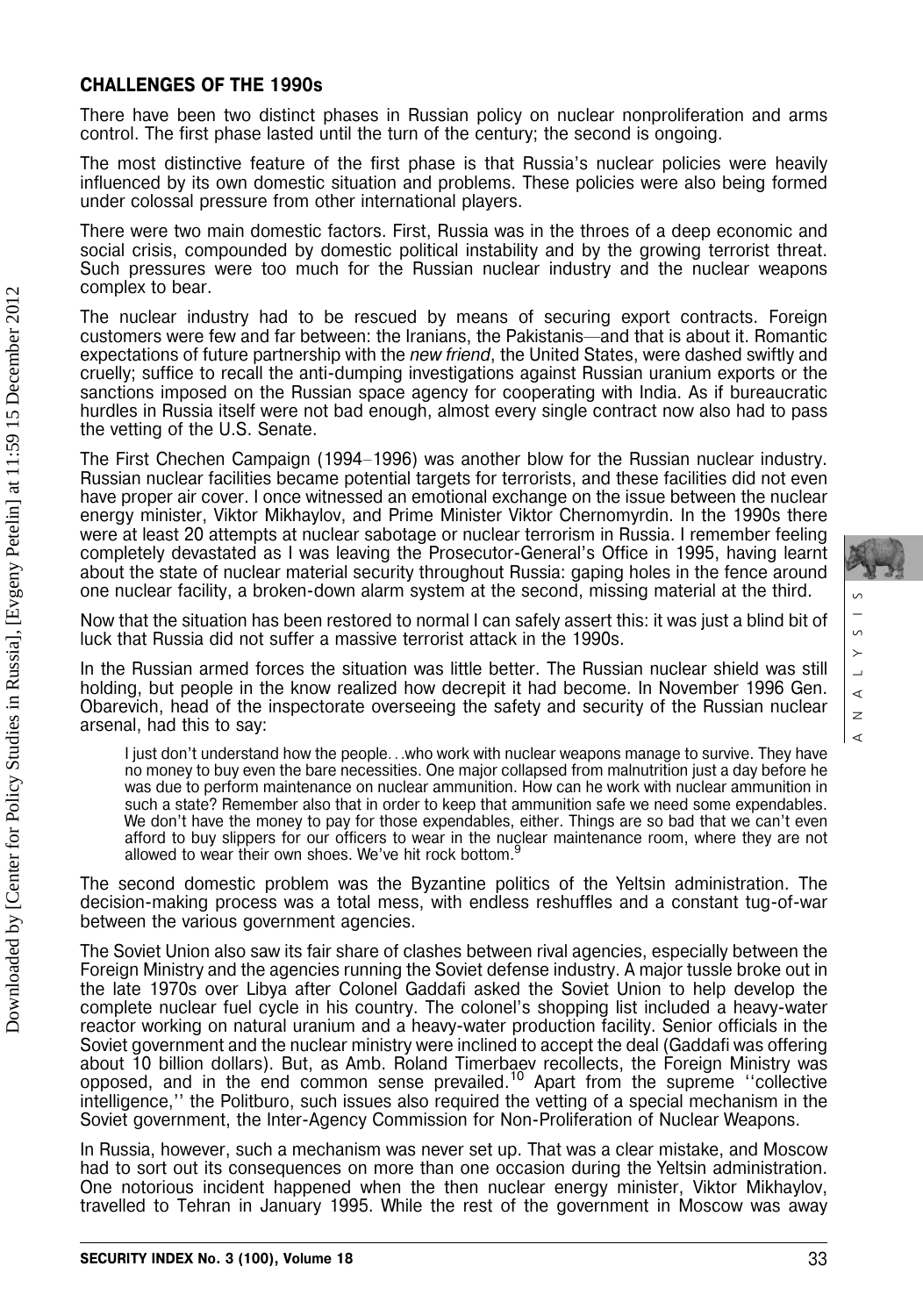celebrating the Orthodox Christmas, the minister signed a protocol of intention to build a gas centrifuge enrichment plant in Iran, thereby overstepping his authority and doing something that went completely against the Russian nonproliferation policy. The Kremlin learned about what had happened from the Americans.

We are already beginning to forget that there have been periods in recent Russian history when parliament played a very active and independent role in many areas, including foreign policy. Government agencies were learning the skill of justifying to the legislature the need to ratify this or that nonproliferation agreement or treaty, such as the START II treaty (which was eventually buried by the U.S. Senate) or the Russian–U.S. agreements under the Nunn-Lugar Program (Cooperative Threat Reduction). Those agreements provided hundreds of millions of dollars of extra financing for nuclear safety and security efforts in Russia. There have also been shameful episodes which damaged Russia's international reputation; in one such episode Vice-President Rutskoy churned out reams of classified documents regarding so-called ''red mercury'' for everyone in the Russian parliament to see.

The gravity of these internal Russian problems should not be diminished—but it should also be recognized that the main pressures which put a huge strain on the Russian nonproliferation policy, often to dire effect, were coming from the outside.

Yeltsin had to learn on the hoof that there are no friends in international politics; there are only interests. Russia was finding it difficult to formulate its own foreign policy interests, and the country was weakened from the inside, so it often (and inevitably) found itself a target of American pressure and manipulation. That was especially obvious in the former Soviet republics and in the other parts of the world where attempts were made, often without any clear strategy, to bolster our presence and ''keep our flag flying.'' Iran and India have been the two most prominent examples.

After committing itself in 1992 to complete the construction of the Bushehr nuclear power plant (NPP) in Iran, Russia was gradually becoming entangled in the endless complexities of the situation. On the one hand, it desperately needed the money, and Bushehr was the first Russian nuclear contract in the Middle East. Moscow was hoping that the deal would attract more Middle Eastern customers, and not just in the nuclear industry but also in the oil and gas sector, the arms trade, etc.... The region was a promising market and potentially a valued partner. But on the other hand, in 1993 the Russian foreign intelligence service, the SVR, said that Iran was pursuing ''a program of applied military nuclear research'' (noting, however, that even if that program were allowed to progress unhindered, it would take Iran at least a decade to acquire nuclear weapons).<sup>11</sup> As a result, Russia was dragging its feet on the Bushehr project.<sup>12</sup> Its relations with Iran kept turning sour from time to time, and the level of bilateral trade and economic cooperation between the two countries remained unimpressive. Nevertheless, even such limited nuclear cooperation with Iran was drawing brickbats from America and Israel. Both lambasted Moscow regardless of the precise nature of its dealings with Tehran. The Russian-Iranian contracts, which were entirely in line with nuclear nonproliferation norms, attracted just as much criticism as some genuinely suspicious steps.

As recently as 1995 Russia argued that its cooperation with Iran should be viewed as:

... a kind of test bed to assess the modalities of a nuclear weapon state discharging its commitments under Article IV of the NPT, which says that the participants of the treaty should facilitate equal and nondiscriminatory cooperation in the area of peaceful nuclear energy, without creating the preconditions<br>for proliferation of nuclear weapons.<sup>13</sup>

But those Russian calls were left unheeded. Instead of welcoming this Russian ''test bed of cooperation,'' Washington prevailed upon Russia to curtail its military-technical cooperation with Iran, and forced Yeltsin to sign a Russian-U.S. document to that effect in 1995. Russian concessions to the Americans sent a signal to Iran and other countries that Moscow was bending over backwards to accommodate Washington's wishes. It was becoming clear that Russia could no longer be viewed as a reliable and independent partner in nuclear cooperation—and possibly in other areas of cooperation as well.

American pressure on Russia over its ties with India was another painful lesson our country has had to learn. In 1992 Washington told Moscow in no uncertain terms that it must not supply cryogenic rocket engines to India, even though Russia was not a member of the Missile Technology Control Regime (MTCR) at the time and had not undertaken any such commitments.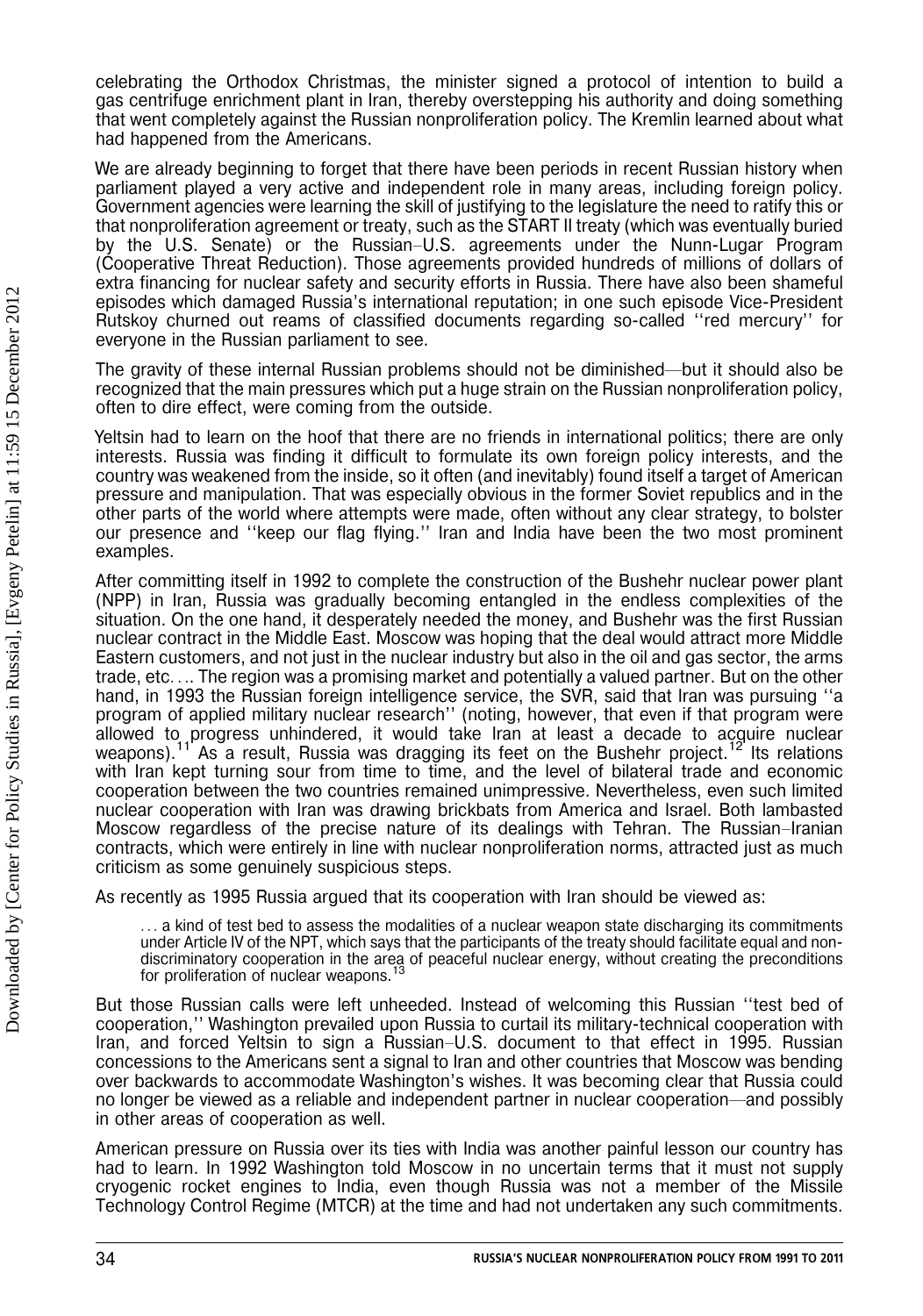The whole issue was raised by Al Gore as part of his presidential election campaign. Russia was forced to comply, for the most part.

Then in 2000 Russia agreed to supply 58 tonnes of uranium dioxide to India; the material was needed to ensure the safe operation of the nuclear power plant in Tarapur. The U.S.<br>administration described the decision as "one of the most serious nonproliferation challenges."<sup>14</sup> Speaking on American television in February 2001, Donald Rumsfeld branded Russia as an ''active proliferator'' and said the country was part of the proliferation problem. ''They are selling and assisting countries like Iran and North Korea and India and other countries with these technologies which are threatening other people including the United States and Western Europe and countries in the Middle East,'' he went on to say.<sup>15</sup> On that particular occasion, however, Russia refused to bend over backwards. The irony and the lesson of the situation is that only a few years later Washington initiated the lifting of all restrictions on nuclear trade with India imposed by the Nuclear Suppliers Group (NSG).

#### FROM WASHINGTON TO BEIJING

Washington has been the main source of pressure on Russia in nuclear nonproliferation issues. Nevertheless, for two decades now America has remained Russia's main dialogue partner on the entire range of nonproliferation and disarmament issues. It is with Washington that Moscow tries to stay on the same page. In some ways the attitude to nuclear nonproliferation remains the same as during the Cold War. Back then the Soviet Union and the United States refused to make the issue hostage to their differences in other areas, and continued consultations on nonproliferation even through the most difficult years (including the especially tense 1983). The world's two largest nuclear powers, whose arsenals account for 95 percent of nuclear weapons on the planet, are well aware of their special responsibility for the future of the international nuclear nonproliferation regime. They built that regime in another era, back in the 1960s—but it remains more or less functional to this day.

On more than one occasion Russia has found it difficult to conceal how flattered it is to remain on a par with the Americans at least in some respects; Washington has used that Russian yearning very skillfully. On other occasions the Americans needed a Russian demonstration of pliability and flexibility for their own domestic political purposes; Russia was happy to oblige. For example, in 2009, when Barak Obama sensed an acute shortage of foreign policy achievements, he chose nuclear reductions as an area in which to score one such achievement. Moscow saw no reason not to play along. It gave a nod to President Obama's ''nuclear zero'' aspiration (with a ''not in our lifetime'' qualification), and agreed to a new strategic arms reduction treaty, negotiated in a record-short time.

The culmination of Russian-U.S. cooperation in strengthening the nonproliferation regime came in May 1995, when the NPT was extended indefinitely. Both countries worked together very closely and very productively to achieve that outcome. An indefinite extension of the treaty was in their shared interests. Ensuring the efficacy of the nonproliferation regime was not their only consideration; that purpose would have been better served by extending the NPT every 25 years or so, and ''taking its temperature'' during the intervals to make sure that everyone complies with their commitments. But from the pragmatic point of view it was important for both the United States and Russia to forestall once and for all any remaining possibility of the NPT falling apart in the future. They achieved that goal, and did so very skillfully, through a unanimous decision, without a vote that would have split the NPT members into the larger group of supporters and the smaller group of skeptics. Quite predictably, however, interest in the NPT has waned since the treaty's indefinite extension. Now it is mostly limited to empty gestures and declarations.

In recent years Russia and the United States have achieved a steady, mutually comfortable and generally agreeable climate in their dialogue on the entire range of nuclear nonproliferation, disarmament, and nuclear security issues. Even such shocks as the differences over Iran in the early 2000s have not really affected that situation.

But this comfortable relationship can soon be tested (and is already being tested in some ways) by three contentious issues: the Iranian nuclear program, missile defense, and overcoming the impasse in multilateral disarmament.<sup>16</sup>

 $\circ$  $\rightarrow$  $\overline{\phantom{a}}$  $\prec$  $\overline{z}$  $\prec$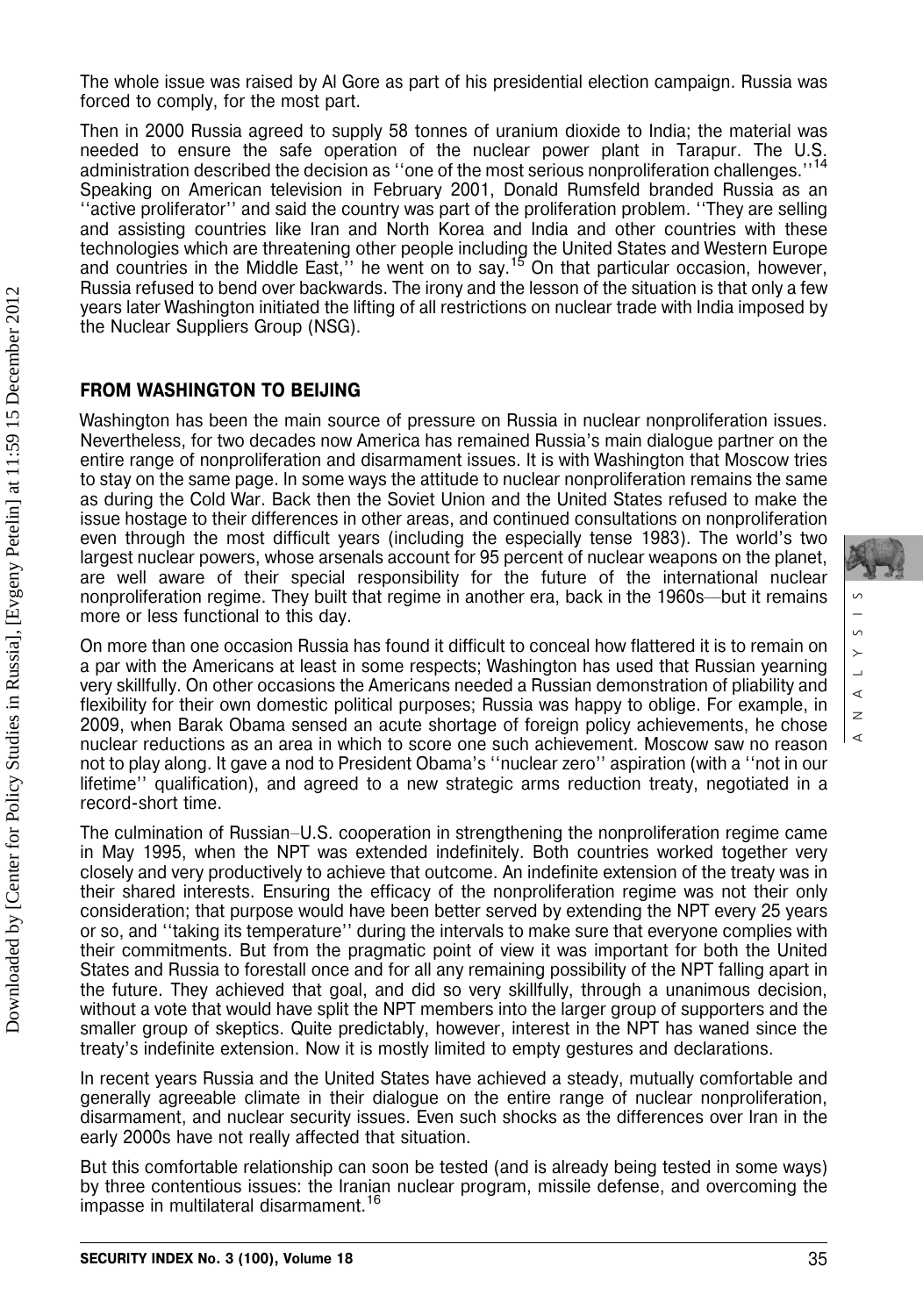Meanwhile, Russia's nuclear nonproliferation dialogue with another key international player, China, does not go back nearly as long as with America. But on the surface at least, it looks just as cozy and lacks any controversy. When I read official Chinese documents on nonproliferation it sometimes feels as though they were actually written in Moscow; even the wording looks the same. The authors of these documents are undoubtedly Chinese, of course—but at this point in time Russian and Chinese interests in the area of nonproliferation largely coincide.

There are, however, several differences; the most notable of them concern the two countries' approaches to the situation in South Asia. In addition, China has not ratified the CTBT, which is very unfortunate and also makes Beijing's position similar to that of Washington. But Russia and China are very close on Iran, on North Korea, and on the FMCT. On disarmament the situation is easier in some ways and more difficult in others. On the one hand, China's nuclear arsenal is quite small. There are suspicions that it can be ramped up very quickly, but for now there are no signs of that actually happening. In other words, any comparisons to Russia are not appropriate in this case. On the other hand, Russian and Chinese declarations are almost identical. Meanwhile, the number of areas on which Moscow and Beijing have shared views keeps rising. These include the two countries' opposition to strategic missile defense programs and their aspiration to prevent an arms race in outer space.

At some point Moscow will have to exit this comfortable menage a trois and make a choice between Washington and Beijing. That choice will most likely be forced by the strategic missile defense problem. But it cannot be ruled out that all three countries still have some time to spend in a state of comfortable uncertainty and procrastination; for now, none of the three is ready to make the choice.

#### INITIATIVES AND INTERESTS

One might be excused for thinking that over the past 20 years Russia has failed to formulate an independent nuclear nonproliferation policy. It is true that Russian foreign policy (and its nonproliferation policy in particular) remains largely reactive rather than proactive. We react angrily to NATO's eastward expansion (then acquiesce); we react to America's aggression in Iraq (then forget about it); we announce the deployment of Iskander missiles in Kaliningrad to counter America's missile defense plans (then we make a U-turn; then we decide to go ahead with it after all ... may be ... at some point, but not now ...), and so on. But such a view would be a rather primitive and unfair oversimplification.

In the past two decades Russia has come forward with dozens of initiatives on nuclear nonproliferation. Having overcome the syndrome of an ''international aid recipient'' and an ''eternal target of criticism,'' in recent years Russian diplomacy in this area has been very confident, independent-minded, and proactive.

I think the main problem of Russia's nonproliferation policy is that Moscow's initiatives are usually laudable and well thought out—but almost all of them die an unremarkable death in the archives. Russia has become very good at generating ideas which it believes would be productive, both for itself and for the international community. But it looks quite helpless when it comes to actually implementing those initiatives. Only a handful of them have achieved their stated goal.

Let me give you a few examples.

In April 1996 President Yeltsin hosted a G8 nuclear security summit in Moscow. The event was a great success. The G8 leaders put their signatures to the declarations drafted ahead of the summit, and gave Yeltsin a helping hand at a difficult moment for the Russian president. But one important Russian initiative was ignored. Moscow proposed that all nuclear weapon states undertake a commitment not to station their nuclear weapons outside their borders. In actual fact, at this time four of the five official nuclear weapon states (and eight of the nine countries which possess nuclear weapons in practice) abide by that rule. Stationing nuclear weapons outside national land borders is not banned by the NPT, but such a ban would go a long way towards strengthening the spirit of the treaty. The actual issue at stake is only about 200 American nuclear warheads, which remain in Europe. Russia has made a few timid attempts at resurrecting its 1996 initiative, but the proposal has not been reflected in the resolutions of the NPT review conferences or any other major international security forums.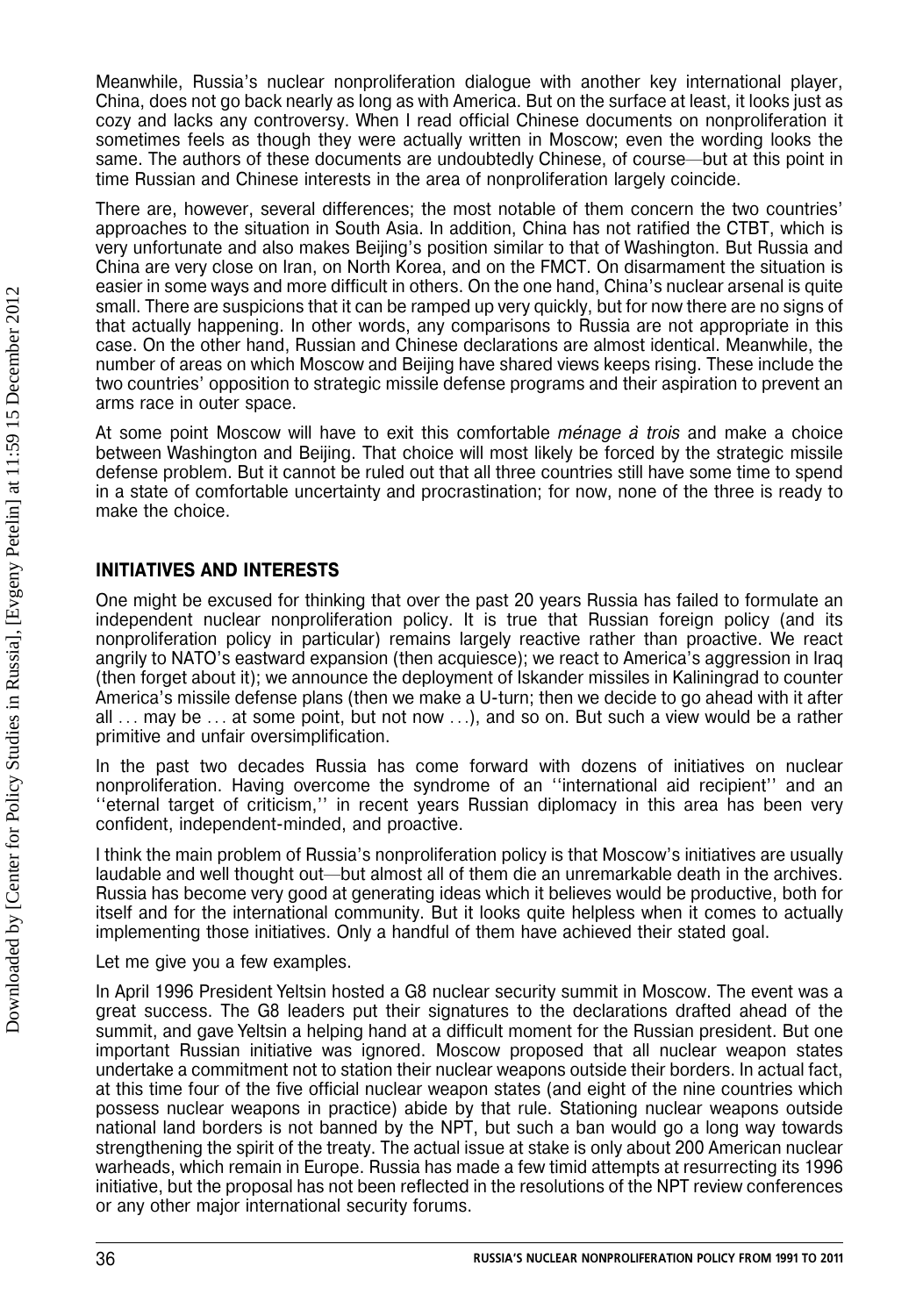In the mid-1990s there was a flurry of initiatives regarding nuclear-weapon-free zones (NWFZs). This regional mechanism has already demonstrated its efficacy at reducing the numbers and the geographic spread of nuclear weapons around the world. Suffice to say that the entire Southern Hemisphere is nuclear weapon free. But, for obvious reasons, Russia is more concerned with the situation in the Northern Hemisphere. There have been several initiatives in this regard, most notably the Belarusian proposal to create a NWFZ in Central and Eastern Europe. At the time Russia welcomed the idea with great enthusiasm; Poland rejected it out of hand. Right now Moscow had a lot more leverage to support the initiative proposed by one of its key allies in the region. But the idea of NWFZs has already gone out of fashion.

Yet another Russian initiative (which has actually been backed by Washington) was to make the bilateral U.S.-Russian Intermediate-Range Nuclear Forces Treaty (INF) multilateral. Such a step would result in a notable reduction of the missile threat. But having come forward with that excellent initiative, Russia has been much less successful at promoting it. Specialists are well aware that this goal will be hugely difficult to achieve, especially since it touches upon the interests of key Russian partners such as India.

But faced with such passivity on the part of Russia, the international community is increasingly gaining the impression that Moscow is not really interested in seeing its own initiatives through. To outsiders it looks as though Russia views these initiatives as an end in itself, as mere declarations to be made at an appropriate moment and then quickly forgotten.

What is worse, if often looks as though Russia just does not know how to work with its natural allies and partners, even though it has learned to work very well with the United States and the G8. Russia is constantly missing opportunities to rally its CSTO allies around its initiatives. Cooperation with the CIS states is almost nonexistent; the only positive example I can recall is the joint Russian-Ukrainian efforts on proposals under Article X of the NPT. Moscow has so far failed to leverage the resources of the Shanghai Cooperation Organization; BRICS has not made any contribution to nonproliferation either.<sup>17</sup>

I can think of only two bright spots in this generally dismal landscape, both of them fairly recent.

The first is the Russian initiative on multilateral approaches to the nuclear fuel cycle and the launch of the International Uranium Enrichment Center (IUEC) in Angarsk. The center is already up and running; Iran has yet to become a member (Moscow had hoped that Tehran would have joined by now), but three other countries have already joined, and others are welcome to follow suit. When our partners, especially in the developing world, see such commitment and persistence in achieving our objectives within the originally announced time frame, it immediately translates into greater respect for Russian policies.

The second bright spot has been Russia's proposal to convene an international conference that would discuss the future of a WMD-free zone in the Middle East. Russia had done its homework on this issue, and its initiative was received very well at the 2010 NPT Review Conference. Now it is important for Russia to remain a proactive and independent player during the preparations for the upcoming 2012 conference on a WMD-free zone in the Middle East. Moscow must not be deterred by the difficulties of the painstaking and often thankless work behind the scenes which is necessary to bring the initiative to fruition and to make sure that it generates foreign policy dividends rather than losses for Russia itself.

This, however, is the main problem, compared with which all others pale into insignificance.

We have left our actor-inheritor in the middle of the stage. The background and props are all new; the urgency is no longer quite as pressing, and the fear of being booed off the stage is in the past. Instead of desperately improvising the actor is now playing a well-rehearsed role and follows the script word for word. The extras on the stage are playing along; their own lines are also strictly in accordance with the script. The audience might be excused for thinking that there is a heated debate going on, that the actors are genuinely arguing with each other and with the lead—but that is just an illusion. It is all part of the script; if there is a good cop, there needs to be a bad cop as well. The trick works very well, and many believe the charade.

But what if our actor has immersed himself too deeply in his own role, trying as he does to convince the audience? Does he even know any longer what his own interests are, rather than the interests of that guy in the first row?

ANALYSIS

 $\circ$  $\circ$  $\rightarrow$  $\overline{\phantom{a}}$  $\prec$  $\overline{z}$  $\vert$   $\triangleleft$ 

外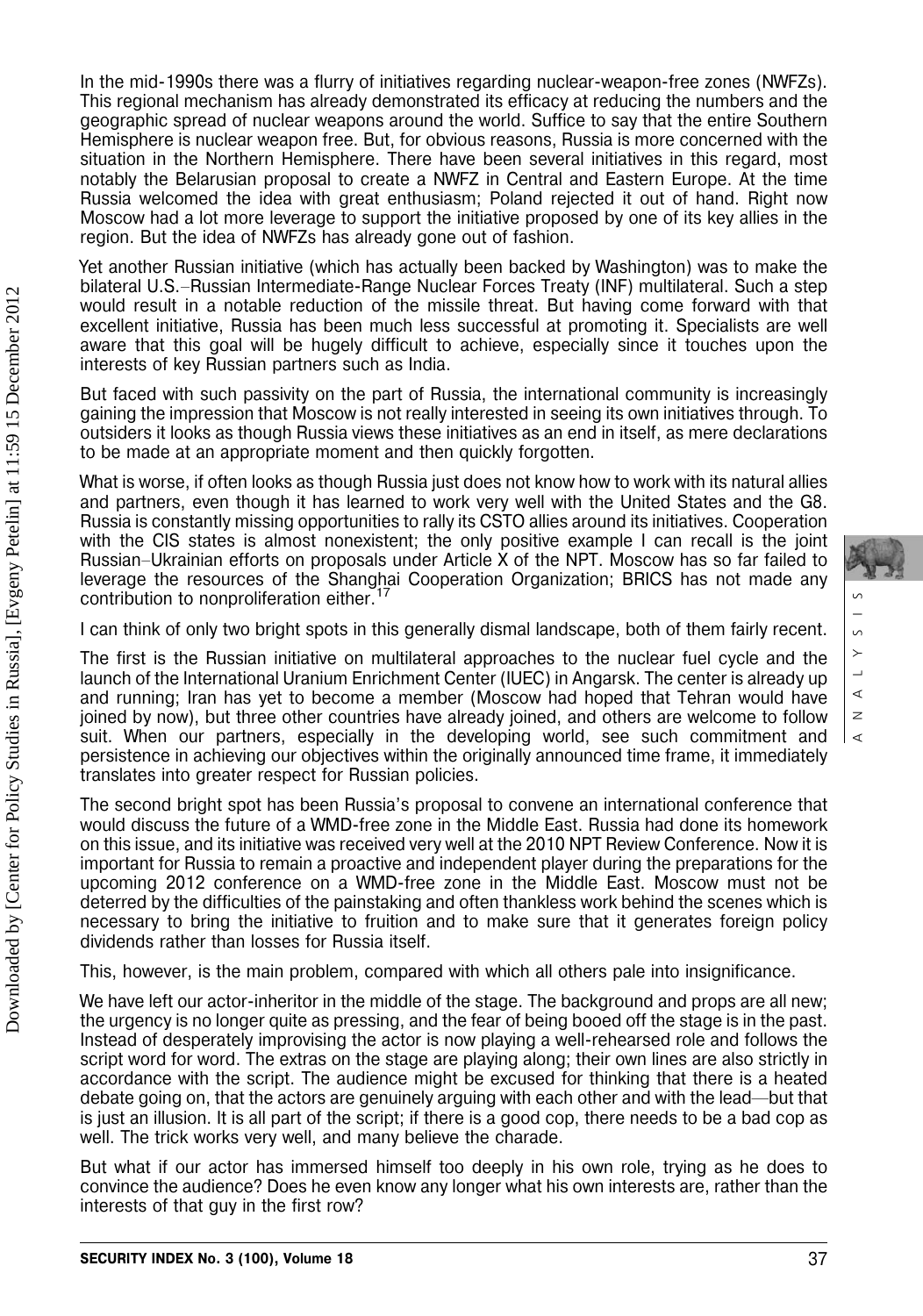

Figure 1. Key Steps of Russia's Nonproliferation Policy in 1990-2001 Source: PIR Center, 2012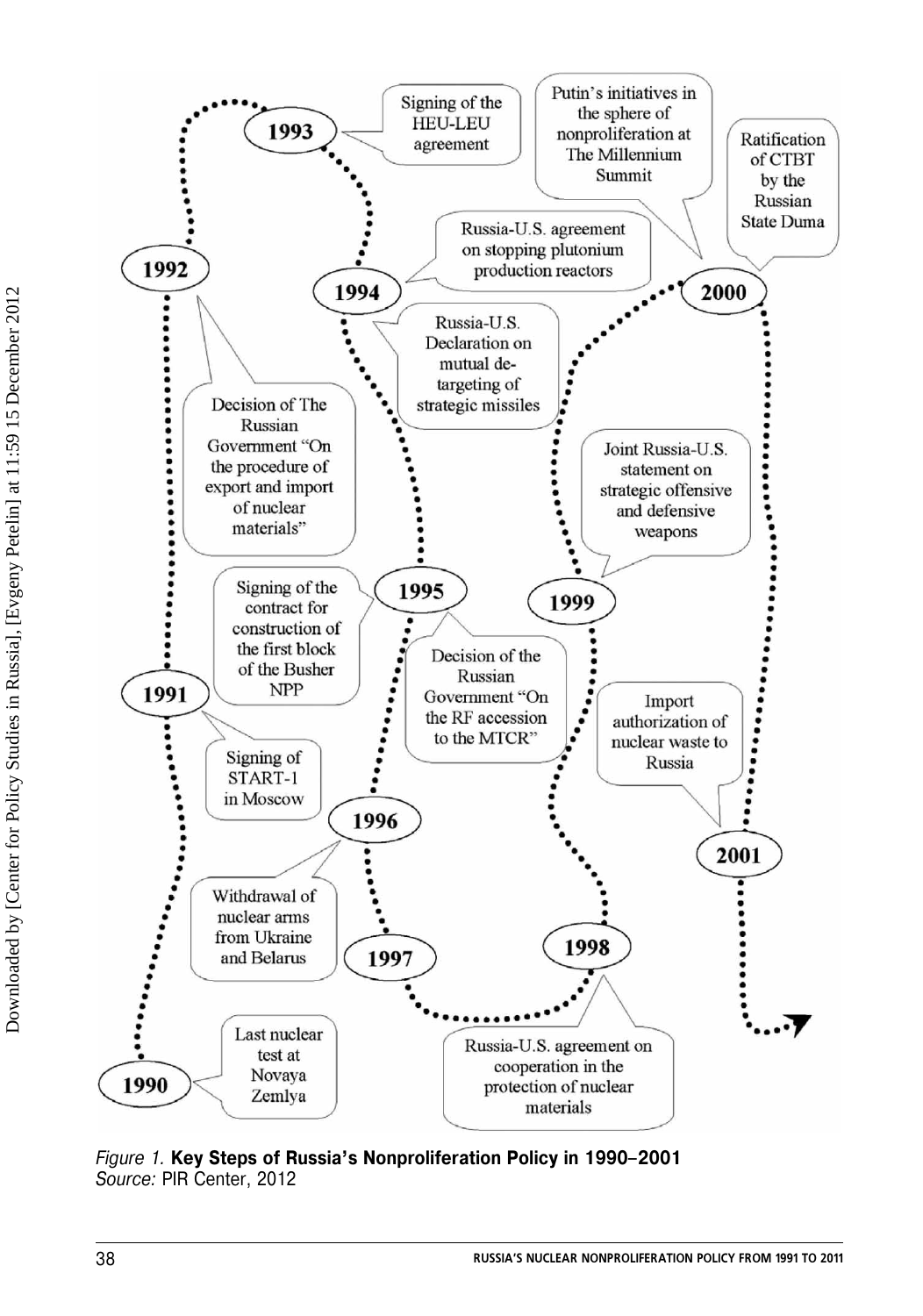

Figure 2. Key Steps of Russia's Nonproliferation Policy in 2002-2012 Source: PIR Center, 2012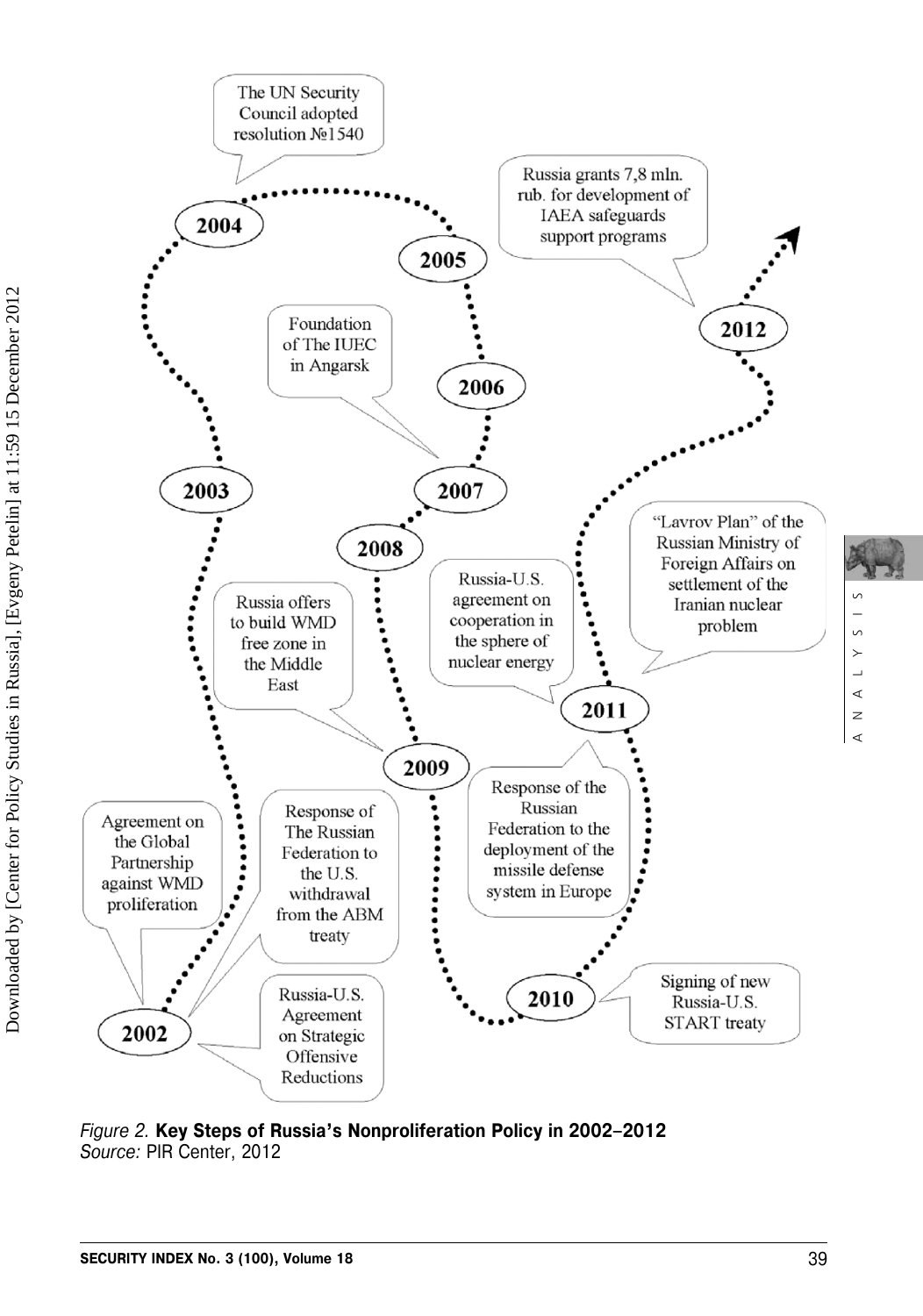Twenty years on, having grown up and matured, what does Russia actually want from nuclear weapons and nuclear nonproliferation?

I cannot hear the answer to that question. Or maybe it is so soft and timid that I cannot even hear the words.

There are actually two schools of thought here.

The first school, the ''Activists,'' say ''Yes, we want ...'' (new treaties, initiatives, joint projects, and so on). They genuinely believe that Russia should maintain its current leading role in the international nonproliferation regime. They think it gives Russia greater international standing, boosts its prestige, and enables it to take part in making key international decisions. They reckon that it is better to have an unlimited-access VIP card than not to have it. They think that the NPT is eternal, our nuclear weapons are strong, our tanks are fast, and we just need to take part in this Brownian motion called ''nonproliferation''—we always need to be part of everything so as to ''keep the momentum ....'' Did someone say our tanks are not all that fast? Well, we are not really talking about tanks. We are talking about nuclear weapons, and those are really fast.

The second school, the school of ''Don't care,'' say ''We're not bothered either way and we don't want anything.'' According to their

For more information and analytics, please, visit the section "Nonproliferation and Russia" of the PIR Center website: <npt.pircenter.org/eng>

logic, Russia already has a VIP card which can never be taken away and which will never expire. Why bother? Why exert ourselves? Who needs all these "action plans"? It is all just a show .... Russia must not undertake any new commitments which would limit its freedom of maneuver.

We still lack a deeper understanding of the true nature of Russia's nuclear heritage, and of the role of nuclear weapons in our country's future. We are not really sure whether those weapons will be needed at all in the decades to come. We do not really know how best to utilize the opportunities given to Russia by the nuclear nonproliferation regime. And we are still trying to understand how that regime should be modified to make it fit for the new century. We are only just beginning to discern the outlines of the answers to all these questions.

We have gone full circle in our search for these nuclear answers. Meanwhile, Russia is still coasting along the old Soviet track.

#### **NOTES**

<sup>1</sup> An earlier version of this article appeared in Russian under the title ''Rossiysky Yaderny Krug'' [Russian Nuclear Circle], *Russia in Global Affairs* 9, No. 6 (November–December 2011), pp. 59–71.

<sup>2</sup> Steve Rodan, "Iran Paid \$25m for Nuclear Weapons, Documents Show," Jerusalem Post, April 10, 1998.

 $3$  V. Orlov, R. Timerbaev, and A. Khlopkov, "Nuclear Nonproliferation in U.S.–Russian Relations: Challenges and Opportunities,'' PIR Library Series, Moscow (2002), p. 23.

<sup>4</sup> V. Orlov, and N. Sokov, eds., ''Nuclear Nonproliferation,'' Moscow, PIR Center (2000), p. 207.

<sup>5</sup> V. Orlov, R. Timerbaev, and A. Khlopkov, "Nuclear Nonproliferation in U.S.–Russian Relations: Challenges and Opportunities,'' PIR Library Series, Moscow (2002), p. 23.

<sup>6</sup> 'Nerasprostraneniye yadernogo oruzhiya: sbornik dicumentov [Nonproliferation of Nuclear Weapons: Collection of Documents], International Relations, Moscow (1993), p. 228.

 $^7$  Address by President of the Russian Federation Boris Yeltsin to the UN Secretary General, UN, A/47/77-S/ 23486, January 27, 1992.

 $^8$  See: V. Orlov, ''Yadernaya Ukraina: bolshoy blef ili bolshaya ugroza?'' [Nuclear Ukraine: a Big Bluff or a Big Threat?], Moscow News, No. 45, November 7, 1993, p. A5.

<sup>9</sup> V. Obarevich, Records of the State Duma Hearings, November 1996.

<sup>10</sup> R. Timerbaev, "Tales from the Past. Memoirs on Nonproliferation and Disarmament Talks and Many Other Things'' [in Russian] (Moscow: ROSPEN, 2007), pp. 28-30.